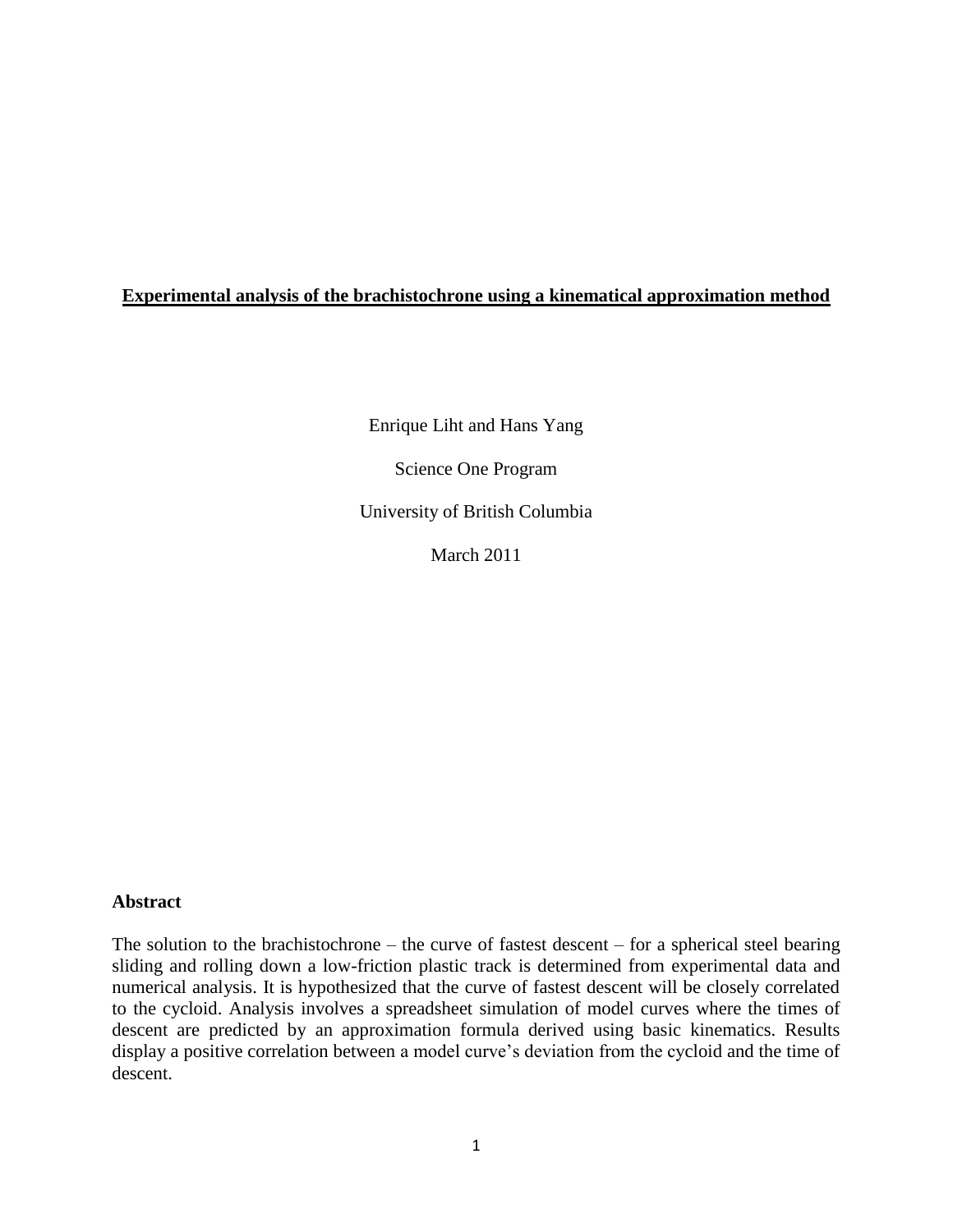#### **Introduction**

The original brachistochrone problem asks to find the curve of fastest descent between two points for a sliding body under frictionless conditions. It was first posed and solved in 1696 and 1697 by Johann Bernoulli. He determined that the solution is the cycloid, which is a curve obtained by tracing the trajectory of a single point held on the edge of a circle as the circle rolls one circumference in a straight line [Appendix A]. A compact proof of Bernoulli's proof is presented:

The brachistochrone can be thought of as the path that light will follow through a medium of infinitely thin plates with increasingly higher indices of refraction [1]. According to conservation of energy without dissipative losses, the maximum velocity of an object falling in a constant gravitational field is given by:

$$
v_m = \sqrt{2gh} \tag{1}
$$

Where g is a constant gravitational acceleration and h is the height "fallen." The law of refraction gives the following relationship for a beam of light moving through a medium with different indices of refraction:

$$
\frac{\sin \theta}{v} = -\frac{1}{v} \frac{dx}{ds} = \frac{1}{v_m} \tag{2}
$$

Using equations (1) and (2) we can conclude that the curve of fastest descent is vertical at the starting point where the velocity is zero, and horizontal at the bottom of the curve, where the maximum velocity is reached. Rearranging terms in (2) and squaring gives:

$$
v_m^2 dx^2 = v^2 ds^2 = v^2 (dx^2 + dy^2).
$$
 Solving for dx gives:  $dx = \frac{v dy}{\sqrt{v_m^2 - v^2}}$ .

Substituting for v and  $v_m$  from equations (1) and (2) gives the differential equation of an inverted cycloid generated by a circle of diameter D:

$$
dx = \sqrt{\frac{y}{D - y}} dy.
$$
 (4)

Integrating and substituting  $x = \frac{1}{2}$  $rac{1}{2}$ sin<sup>-1</sup> $\sqrt{\frac{x}{D}}$  $\frac{x}{D} - \sqrt{Dx - x^2}$ , we get the Cartesian equation of the cycloid [2]:

$$
x = R\cos^{-1}\left(1 - \frac{y}{R}\right) - \sqrt{y(2R - y)}.
$$
 (5)

Bernoulli's proof is one of many that rely on mathematical rigor to solve the brachistochrone. In this paper, a numerical approach will be presented that aims to defend the cycloid as the solution to the brachistochrone.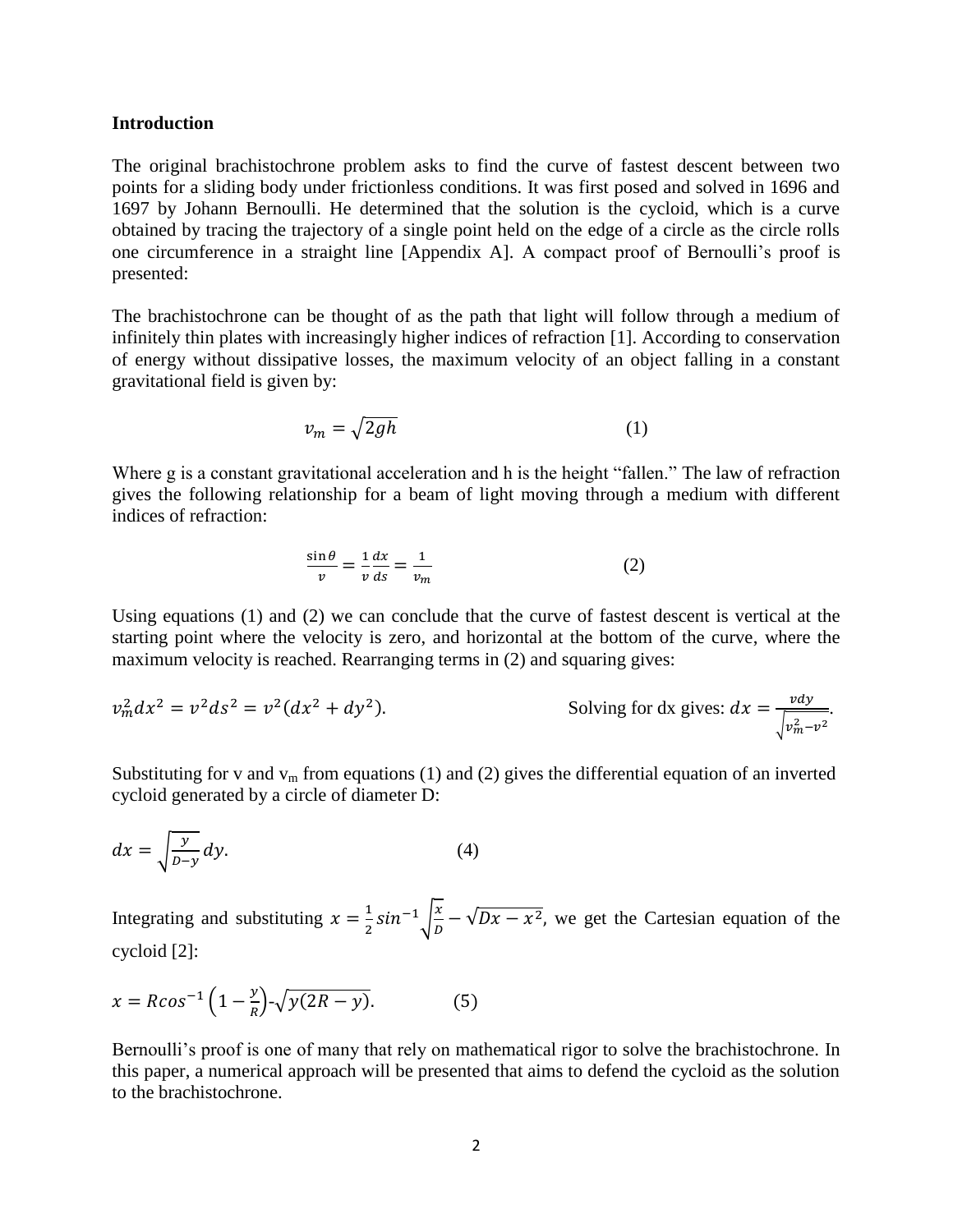#### **Methods**

The experimental phase consisted of measuring descent times of a spherical steel bearing rolling down different tracks. All of the tracks were built using hard plastic tubing commonly used for plumbing. These have a coefficient of sliding friction in the range of 0.04-0.5, and a coefficient of rolling friction in the range of  $0.001 - 0.005$  [3]. Duct tape and tools such as a flat bar, protractor, and tape measurer were used in order to build the curves accurately. A standard stopwatch accurate to milliseconds was used in all measurements.

The first set of experiments comprised of testing the descent times for tracks modeled after the cycloid, the exponential decay curve, and the straight line [Appendix A]. They were drawn with Microsoft Mathematics software, then enlarged, printed, and pasted unto flat wooden boards on which the tracks were glued. However, this method proved inconclusive in that it could only show qualitatively that the cycloid is the fastest curve, and minor alterations to the cycloid only led to descent times that were not significantly different.

A new method was adopted with the idea being that numerous straight segments inclined at different angles would be joined together to form a model curve, and the times of descent could be predicted by using a numerical approach on Microsoft Excel 2007. Hence, the second set of experiments comprises of testing the descent times for straight track segments of length 90.5 cm with angles of inclinations ranging from  $10^{\circ}$  to  $90^{\circ}$  at  $10^{\circ}$  intervals. Note that the model curve is not built physically. Instead, the descent times for the model curves are predicted by a function which that takes into account the velocity picked up in the previous segments. A derivation of this additive time prediction formula follows:

$$
Time_{total} = T_1 + \frac{D}{D_1} + \frac{D}{D_2} + \frac{D}{T_1} + \frac{D}{T_2} + \frac{D}{T_3} + \dots + \frac{D}{D_{T_1} + \dots + \frac{D}{T_n}}
$$
\n
$$
= T_1 + \frac{D}{D(T_2 + T_1)} + \frac{D}{D(T_2T_3 + T_1T_3 + T_1T_2)} + \dots
$$
\n
$$
Time_{total} = T_1 + \frac{T_1T_2}{T_1 + T_2} + \frac{T_1T_2T_3}{T_2T_3 + T_1T_3 + T_1T_2} + \dots + \frac{T_1T_2 \dots T_n}{T_2 \dots T_n + T_1 \dots T_3 \dots + \dots}
$$
\n(10)

Where  $T =$  time (s) measured individually for each straight segment, and  $D =$  segment length (m).

This time predicting formula only relies on the individually measured times for each segment. It has a recognizable pattern; in each term, the numerator consists of the product of the individual descent times of the current and previous segments, and the denominator can be thought of as the sum of all the combinations of choosing (n-1) descent times from (n) descent times. This pattern can then be used to derive subsequent terms; the composition of each individual term becomes very complex as the number of segments increases [Appendix B]. In the construction of this formula, the final velocity at a segment was assumed to be equal to the average velocity of that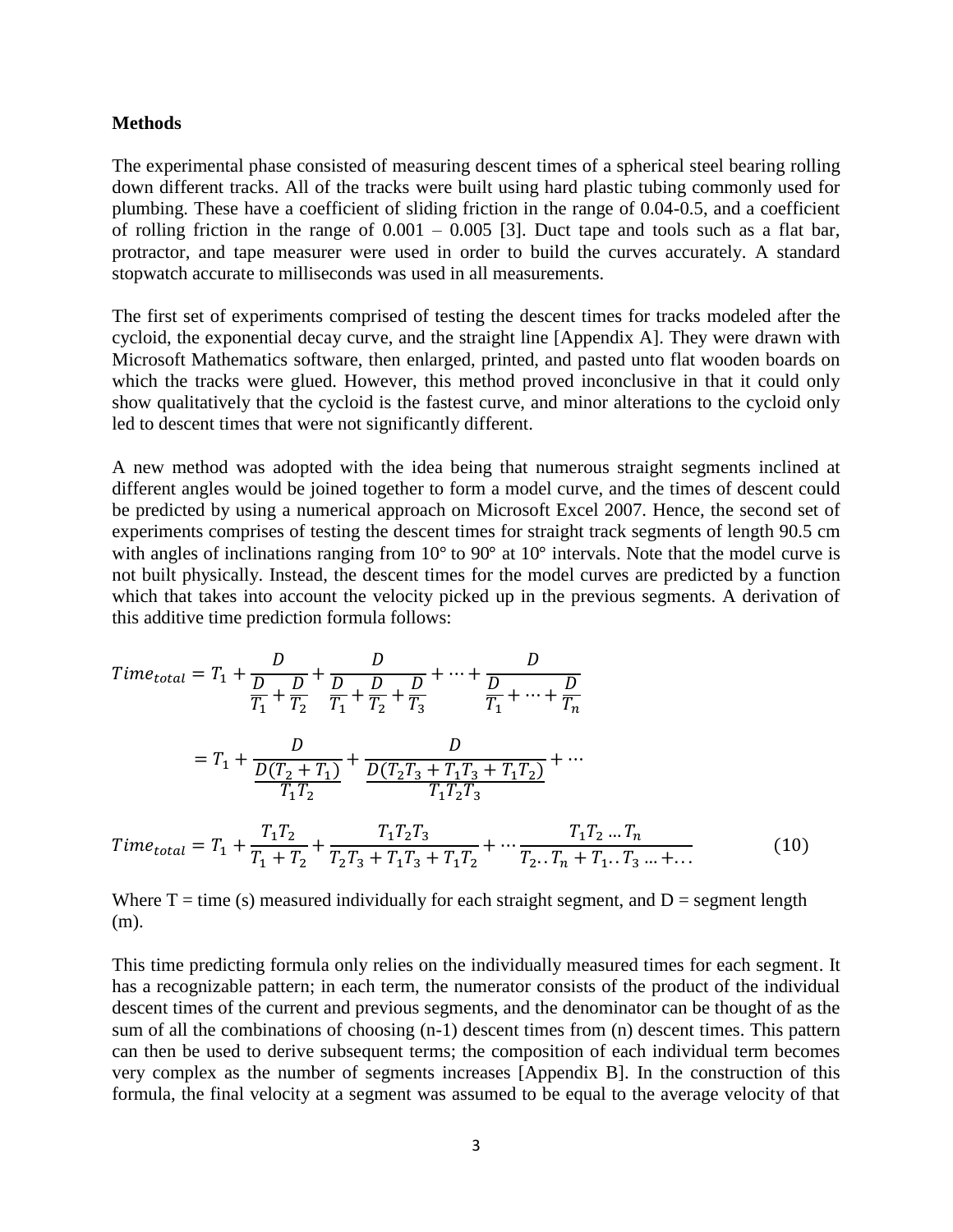segment. This assumption was justified by the idea that one of the segments is only a small portion of the bigger model curve, so that the small deviations from the actual velocities will not result in significant errors. The results support the use of this assumption.

The model curves all start at the origin (0, 0), and have individual segments of different angles positioned in a way that satisfies the following constraints:

$$
0.905 \times \sum \cos(\theta_i) = \Delta X = 13.98 \pm 0.2 \, m. \tag{11}
$$

 $0.905 \times \sum \sin(\theta_i) = \Delta Y = -3.92 \pm 0.2 \ m.$  (12)

Furthermore, a true cycloid is also graphed using the two equations below, and used for comparison.

$$
x(y) = \pi \cos^{-1} \left( 1 - \frac{y}{\pi} \right) - \sqrt{y(2\pi - y)}.
$$
 \*left half  

$$
x(y) = -\pi \cos^{-1} \left( 1 - \frac{y}{\pi} \right) + \sqrt{y(2\pi - y)} + 2\pi^2 - 2.88
$$
 \*right half

Where the right half is a reflection of the left half in the y axis and undergoes a horizontal shift to line up with the left half. The point (13.98, -3.92) is found on this cycloid. The model curves are then compared to the cycloid qualitatively by graphical representation and quantitatively by statistical analysis.

### **Results**

| Fig. 1: Measured descent times for straight-line segments of<br>length 0.905 meters, with different angles of inclination |                   |  |  |  |  |  |  |  |
|---------------------------------------------------------------------------------------------------------------------------|-------------------|--|--|--|--|--|--|--|
| Angle (degrees)                                                                                                           | Measured Time (s) |  |  |  |  |  |  |  |
| 90                                                                                                                        | $0.454 \pm 0.049$ |  |  |  |  |  |  |  |
| 80                                                                                                                        | $0.475 \pm 0.044$ |  |  |  |  |  |  |  |
| 70<br>$0.498 + 0.039$                                                                                                     |                   |  |  |  |  |  |  |  |
| $0.528 \pm 0.042$<br>60                                                                                                   |                   |  |  |  |  |  |  |  |
| 50                                                                                                                        | $0.569 + 0.035$   |  |  |  |  |  |  |  |
| 40                                                                                                                        | $0.621 + 0.032$   |  |  |  |  |  |  |  |
| 30                                                                                                                        | $0.692 + 0.034$   |  |  |  |  |  |  |  |
| 20                                                                                                                        | $0.843 + 0.027$   |  |  |  |  |  |  |  |
| 10                                                                                                                        | 1.252 $\pm$ 0.025 |  |  |  |  |  |  |  |
| The data from this figure represents the time of descent                                                                  |                   |  |  |  |  |  |  |  |
| measured for the straight segments of track. Each angle was                                                               |                   |  |  |  |  |  |  |  |
| tested 25 times, and the times are represented with their                                                                 |                   |  |  |  |  |  |  |  |
| mean and std. deviation.                                                                                                  |                   |  |  |  |  |  |  |  |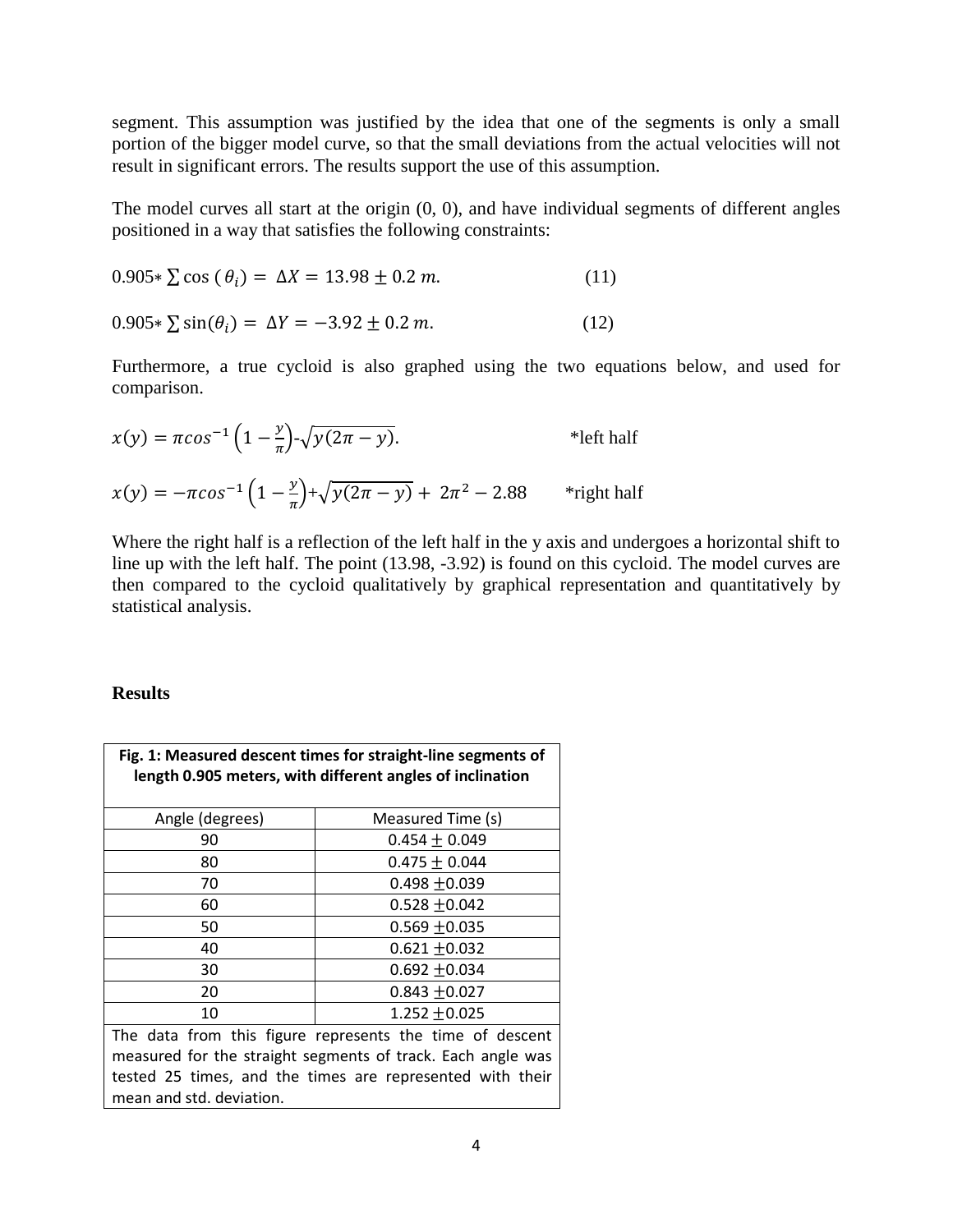| Fig. 2: Descent times calculated for the simulated curves built with the straight line segments<br>constrained to an overall length of 13.98 +/- 0.2 m and to an overall height of 3.92 +/- 0.2 m |                      |                      |                       |                        |                       |                        |  |  |  |  |
|---------------------------------------------------------------------------------------------------------------------------------------------------------------------------------------------------|----------------------|----------------------|-----------------------|------------------------|-----------------------|------------------------|--|--|--|--|
|                                                                                                                                                                                                   | Curve #1             | Curve #2             | Curve #3              | Curve #4               | Curve #5              | Curve #6               |  |  |  |  |
| Number of<br>straight-<br>line<br>segments                                                                                                                                                        | 21                   | 20                   | 19                    | 18                     | 17                    | 16                     |  |  |  |  |
| Finishing<br>Position<br>$(x, y)$ in<br>meters                                                                                                                                                    | (13.980,<br>$-3.920$ | (13.866,<br>$-3.942$ | (13.864,<br>$-4.114)$ | (13.902,<br>$-3.855$ ) | (13.859,<br>$-3.874)$ | (13.841,<br>$-3.867$ ) |  |  |  |  |
| Sequence                                                                                                                                                                                          | 90                   | 90                   | 90                    | 80                     | 60                    | 30                     |  |  |  |  |
| of straight                                                                                                                                                                                       | 80                   | 80                   | 60                    | 60                     | 50                    | 30                     |  |  |  |  |
| segments                                                                                                                                                                                          | 70                   | 60                   | 50                    | 50                     | 40                    | 20                     |  |  |  |  |
| by their<br>angles                                                                                                                                                                                | 60                   | 60                   | 50                    | 40                     | 40                    | 20                     |  |  |  |  |
| (degrees)                                                                                                                                                                                         | 50                   | 50                   | 40                    | 30                     | 30                    | 20                     |  |  |  |  |
|                                                                                                                                                                                                   | 40<br>40             | 40                   | 40                    | 30                     | 20                    | 20                     |  |  |  |  |
|                                                                                                                                                                                                   |                      | 30                   | 30                    | 20                     | 10                    | 20                     |  |  |  |  |
|                                                                                                                                                                                                   | 30<br>30             | 30                   | 30                    | 20                     | 10                    | 10                     |  |  |  |  |
|                                                                                                                                                                                                   | 20                   | 20                   | 20                    | 20                     | 10                    | 10                     |  |  |  |  |
|                                                                                                                                                                                                   | 20                   | 20                   | 20                    | 10                     | 10                    | 10                     |  |  |  |  |
|                                                                                                                                                                                                   | 10                   | 10                   | 10                    | 10                     | 10                    | 10                     |  |  |  |  |
|                                                                                                                                                                                                   | 10                   | 10                   | 10                    | 10                     | 10                    | 10                     |  |  |  |  |
|                                                                                                                                                                                                   | 10                   | 10                   | 10                    | $-10$                  | 10                    | 10                     |  |  |  |  |
|                                                                                                                                                                                                   | $-10$                | $-10$                | $-10$                 | $-10$                  | $-10$                 | 10                     |  |  |  |  |
|                                                                                                                                                                                                   | $-20$                | $-10$                | $-20$                 | $-10$                  | $-10$                 | 10                     |  |  |  |  |
|                                                                                                                                                                                                   | $-20$                | $-20$                | $-20$                 | $-20$                  | $-10$                 | 10                     |  |  |  |  |
|                                                                                                                                                                                                   | $-30$                | $-30$                | $-20$                 | $-20$                  | $-10$                 |                        |  |  |  |  |
|                                                                                                                                                                                                   | $-40$                | $-30$                | $-30$                 | $-20$                  |                       |                        |  |  |  |  |
|                                                                                                                                                                                                   | $-40$                | $-40$                | $-40$                 |                        |                       |                        |  |  |  |  |
|                                                                                                                                                                                                   | $-50$                | $-40$                |                       |                        |                       |                        |  |  |  |  |
| Simulated<br>overall<br>time (s)                                                                                                                                                                  | 2.136                | 2.091                | 2.077                 | 2.149                  | 2.230                 | 2.594                  |  |  |  |  |

This figure shows the data compiled from the model using equations (8), (9), and (10). The curves have different number of straight segments, because they differ in length due to their unique curvatures. All of the curves are measured in meters, start at the point (0,0), and end at (13.98, 3.92) with an uncertainty of  $\pm$  0.2. The uncertainty is due to the fact that up to 21 straight segments are used in order to build a constrained curve. The sequence of angles is interpreted as the sequence of straight segments that make up the overall curve, and are read from (0,0) to the end point of each curve.. Also note that the negative angles represent segments for which the bearing is ascending; in this case, the times for such segments are taken to be negative, so that in the time predicting formula, it translates into a negative velocity being added on to previous velocities.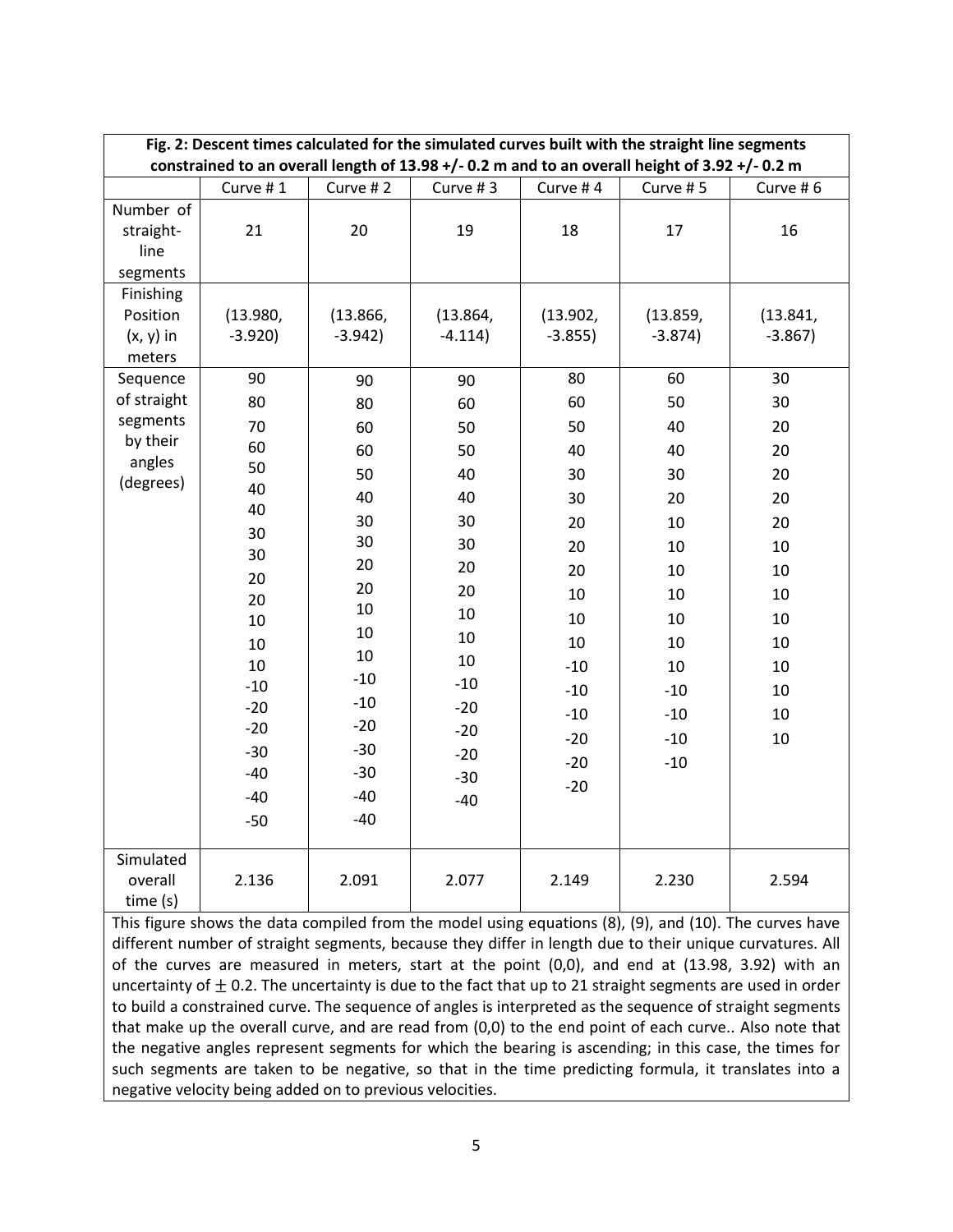

Fig.3 shows the curves obtained from the model. The thin black line represents the true cycloid. The curve of fastest descent is curve 3, and is almost identical to the cycloid. All of the other curves, which are either above or below curve 3 are slower. The statistical analysis of the curves is presented in the discussion.

## **Discussion**

In order to show that the cycloid is the fastest curve, we show that the times of descent increase for curves as they deviate from the shape of the cycloid.

Analyzing the brachistochrone in a realistic setting means having to deal with friction and rolling motion, which make an analytical approach to the problem much more complex. Our approach used experimental data in order to determine to a certain level of accuracy whether the curve of fastest descent in a realistic setting is the cycloid.

The initial attempt to measure descent times for tracks of various shapes and reasonable size proved to be inadequate because the descent times for similar curves were nearly indistinguishable using the millisecond stopwatch. Hence, this inspired the kinematical approximation of a segmented model curve as a means of analyzing the brachistochrone from a new perspective.

The model used an assumption that the average velocity of the metal bearing down any single straight segment was equal to its final velocity after that particular segment. The assumption seemed quite significant at the beginning, but the data showed that within our size constraints, 16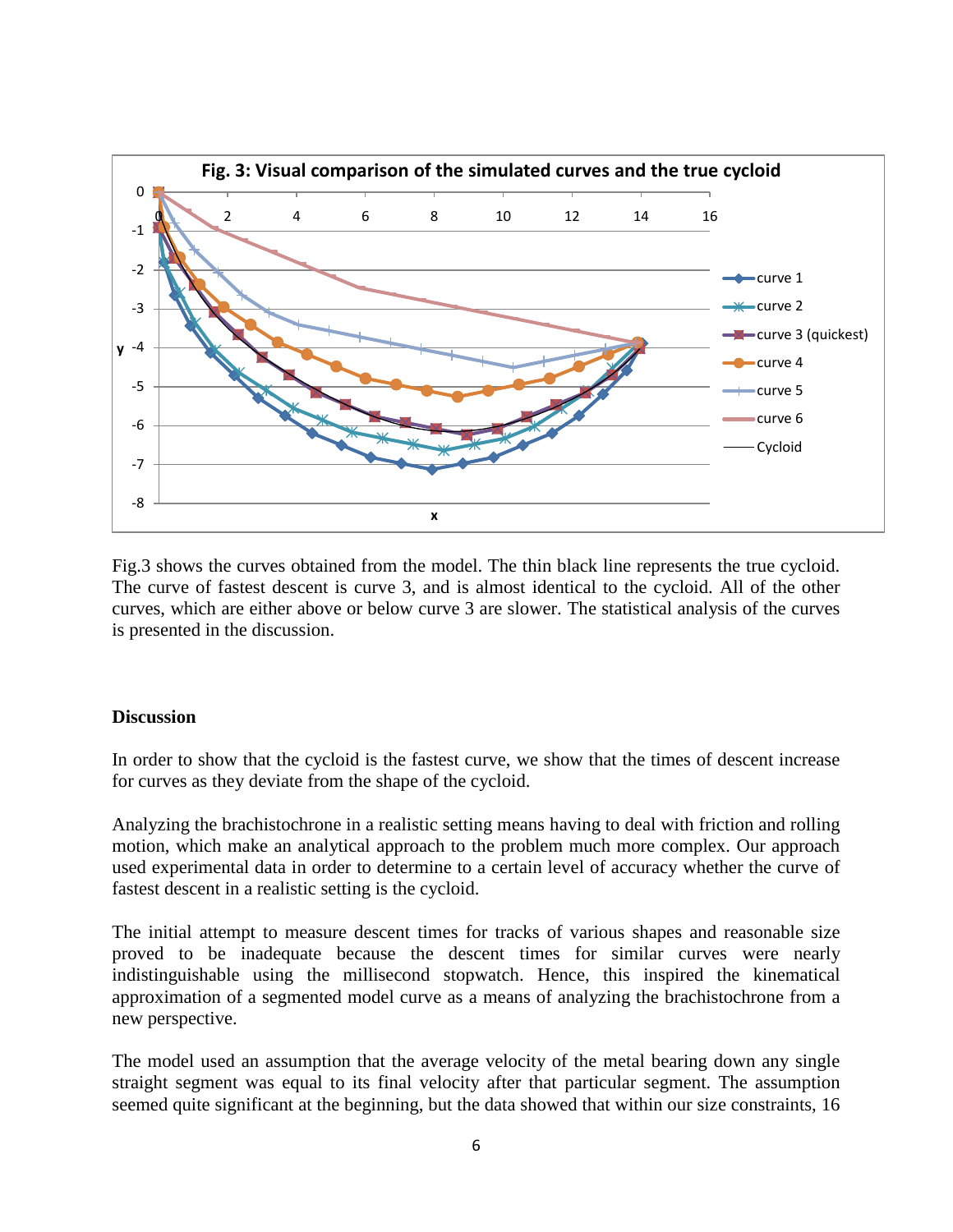straight track segments were enough to produce good curves. The curve of fastest descent was achieved with 19 segments, and when comparing it to the true cycloid, it is evident that the assumption worked well, and the model has predictive power.

In order to support the hypothesis that the fastest curve will be cycloid-like, a model curve is simulated so that each composing straight segment closely follows the trajectory of a cycloid. Subsequently, by using extra segments, two other model curves that went below the trajectory of the cycloid were simulated. In addition, by using less segments, three model curves that went above the trajectory of the cycloid were simulated.

Calculations from the time prediction formula show that the curve modelled after the cycloid had the shortest descent time. These results support the hypothesis that the curve of fastest descent is almost identical to the cycloid. Well-known analytic mathematical models for the brachistochrone with friction [2],[4],[5], predict that under low coefficients of friction, the curve of fastest descent will be extremely similar to the cycloid, and our data supports their findings.

Having shown that the cycloid is the curve of fastest descent using our experimental data and numerical model, we quantified the similarities between each of the curves to the true cycloid using the S = (Sum of Squared Differences method) =  $\sum_{y}^{N} (model_{y} - cycloid_{y})^{2}$ . We found very low S values for the curves which were very similar to the cycloid.



We then plotted each of the simulated curve's overall descent time against their S values, and found a very strong linear correlation shown in Figure 4.

Fig. 4 quantitatively displays the relationship between a curve's resemblances to the cycloid and its descent time. The resemblance of the curves to the cycloid was measured using Sum of squared differences =  $S = \sum_{y}^{N} (model_{y} - cycloid_{y})^{2}$ . A larger value for the sum of squared differences translates into less resemblance to the true cycloid.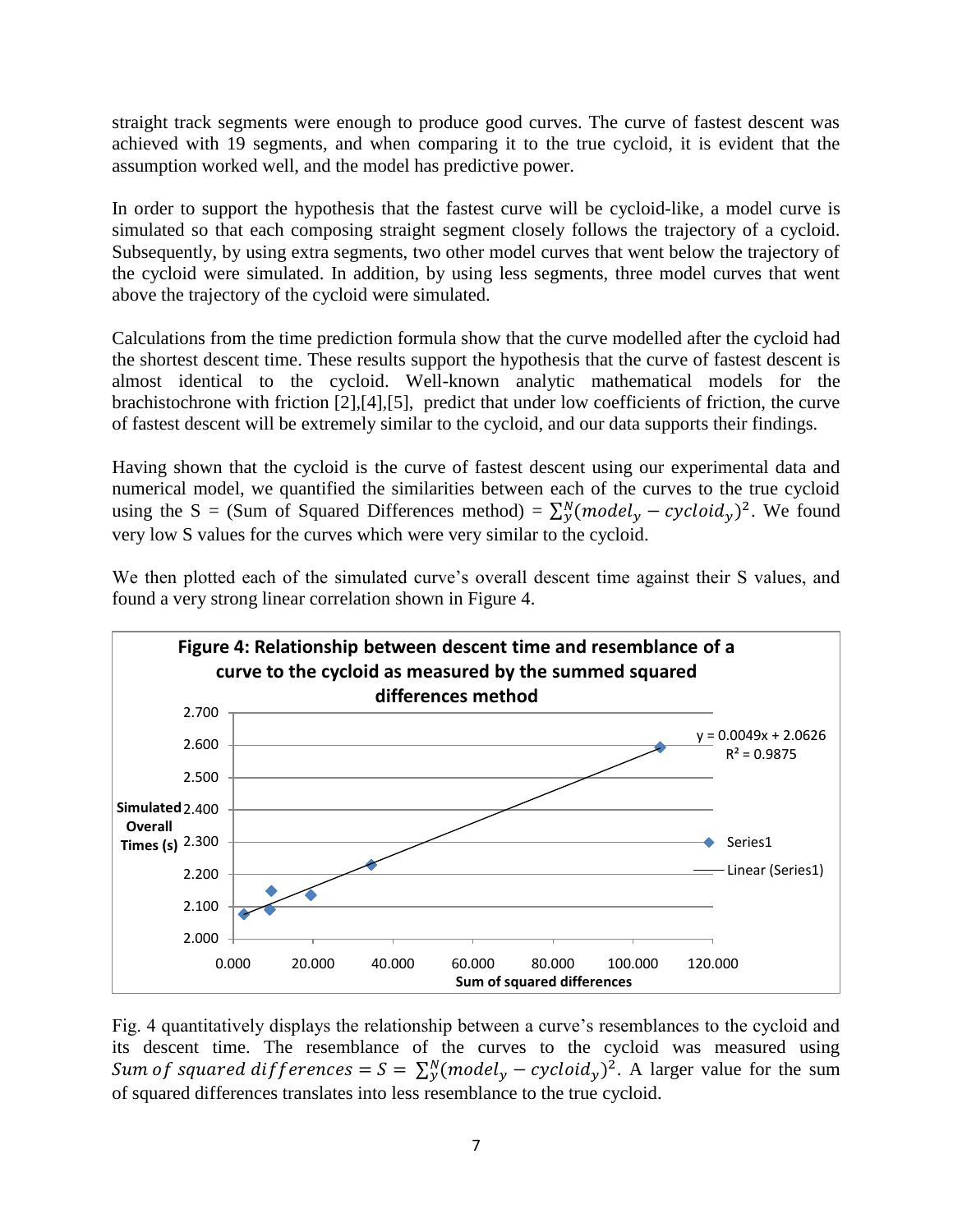It is clear that the overall descent time for a steel ball-bearing on our curves can be predicted from the curve's resemblance to the cycloid as measured by the Sum of Squared differences method (S). It appears that this relationship can be then extrapolated to predict descent times for tracks with different shapes as long as the following circumstances are met:

- i) A cycloidal curve is the curve of fastest descent for the specific level of friction in that track.
- ii) The curves being compared are continuous, differentiable everywhere, and have a constant change in slope.

We believe that some inconsistencies in our data are due to oversimplifying assumptions of the actual motion of the bearing. We assumed in our theoretical calculations that the steel bearing descends by rolling and encounters rolling friction. However, due to the steepness of the cycloid (or steep straight segments), the bearing may actually descend by a combination of sliding and rolling motion. Other errors can be attributed to the inaccuracy of the timing method, which we attempted to mitigate with more trials and longer track segments.

It is important to note that the derived kinematical time prediction formula (10) is only an approximation. It has nonetheless proven to be more reliable than measuring descent times for actual model curves of reasonable size. It is recommended that if adequate computing is available, that the time prediction formula should be modified by including more segments of smaller length so that the approximation becomes analogous to taking a line integral.

# **Conclusion**

A strong positive correlation was found between the curves' deviation from the cycloid (measured by the summed squared differences method) and the descent times. Our experiment supports the hypothesis and the literature that the cycloid minimizes descent time for low-friction settings. Future experiments utilizing similar methods as presented can improve upon these results by simulating model curves constituted by more but shorter segments. Such numerical endeavours to determine the solution to the brachistochrone will be a great augmentation to the mathematical proof behind this elegant problem.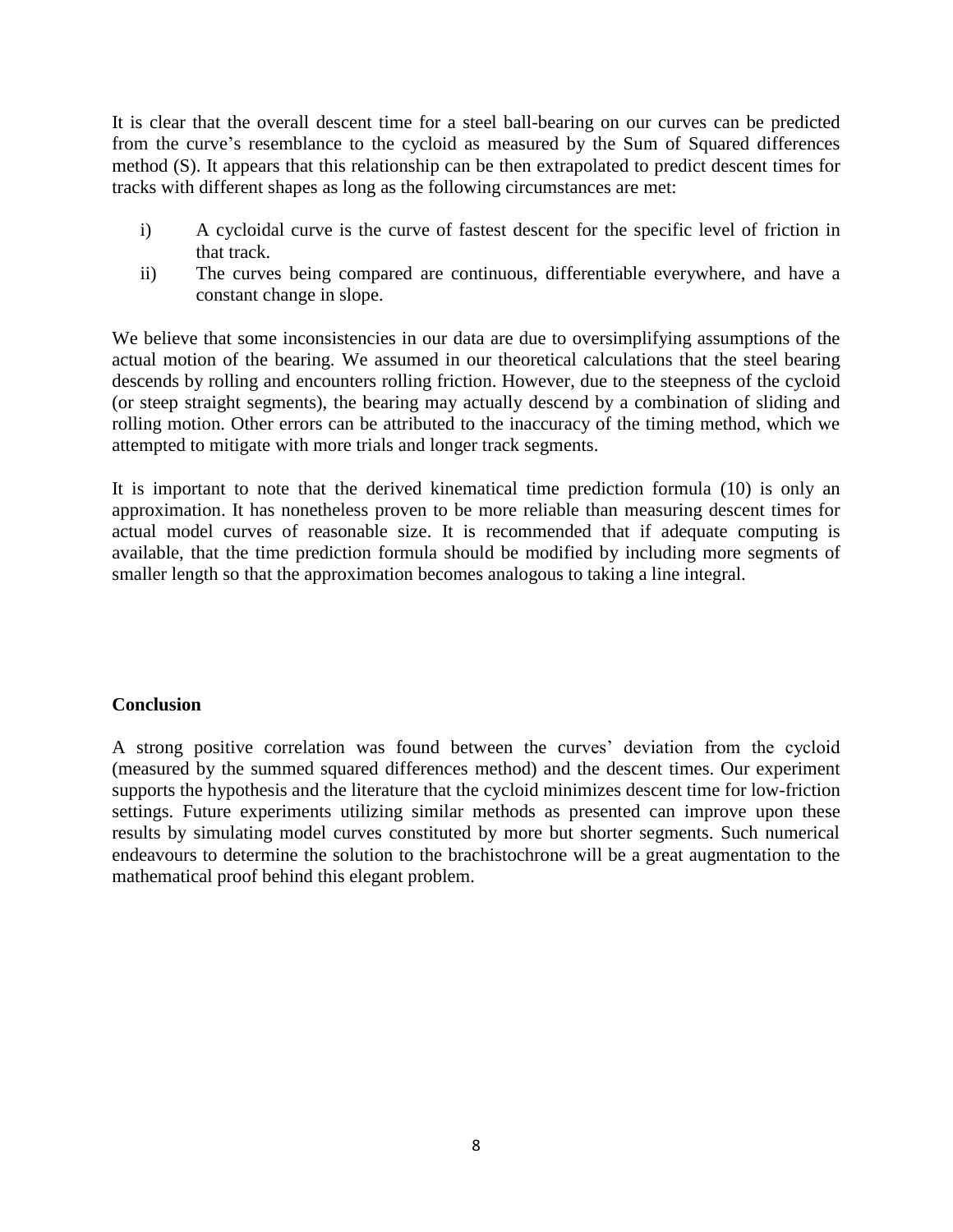### **Bibliography**

- [1] Erlichson, H. Johnann Bernoulli's brachistochrone solution using Fermat's principle of least time. European Journal of Physics, 20: 299 (1999).
- [2] Haws, L., Kiser, T. Exploring the Brachistochrone Problem. The American Mathematical Monthly, 102: 4, 328 (1995).
- [3] Avallone, E.A., Baumeister, T. Mark's Standard Handbook for Mechanical Engineers;  $10^{th}$  ed. McGraw-Hill Professional (1996).
- [4] Ashby, N., Brittin, W.E., Love, W.F., Wyss, W. Brachistochrone with Coulomb friction. American Journal of Physics, 43: 10, 902 (1975).
- [5] Negron-Marrero, P.V., Santiago-Figueroa, B.L. The Nonlinear Brachistochrone Problem with Friction. Dept. Mathematics, University of Puerto Rico Humacao. [http://mate.uprh.edu/~urmaa/reports/brach.pdf.](http://mate.uprh.edu/~urmaa/reports/brach.pdf) (2005).
- [6] Lawlor, G., A New minimization proof for the Brachistochrone. The American Mathematical Monthly, 103: 3, 242 (1996).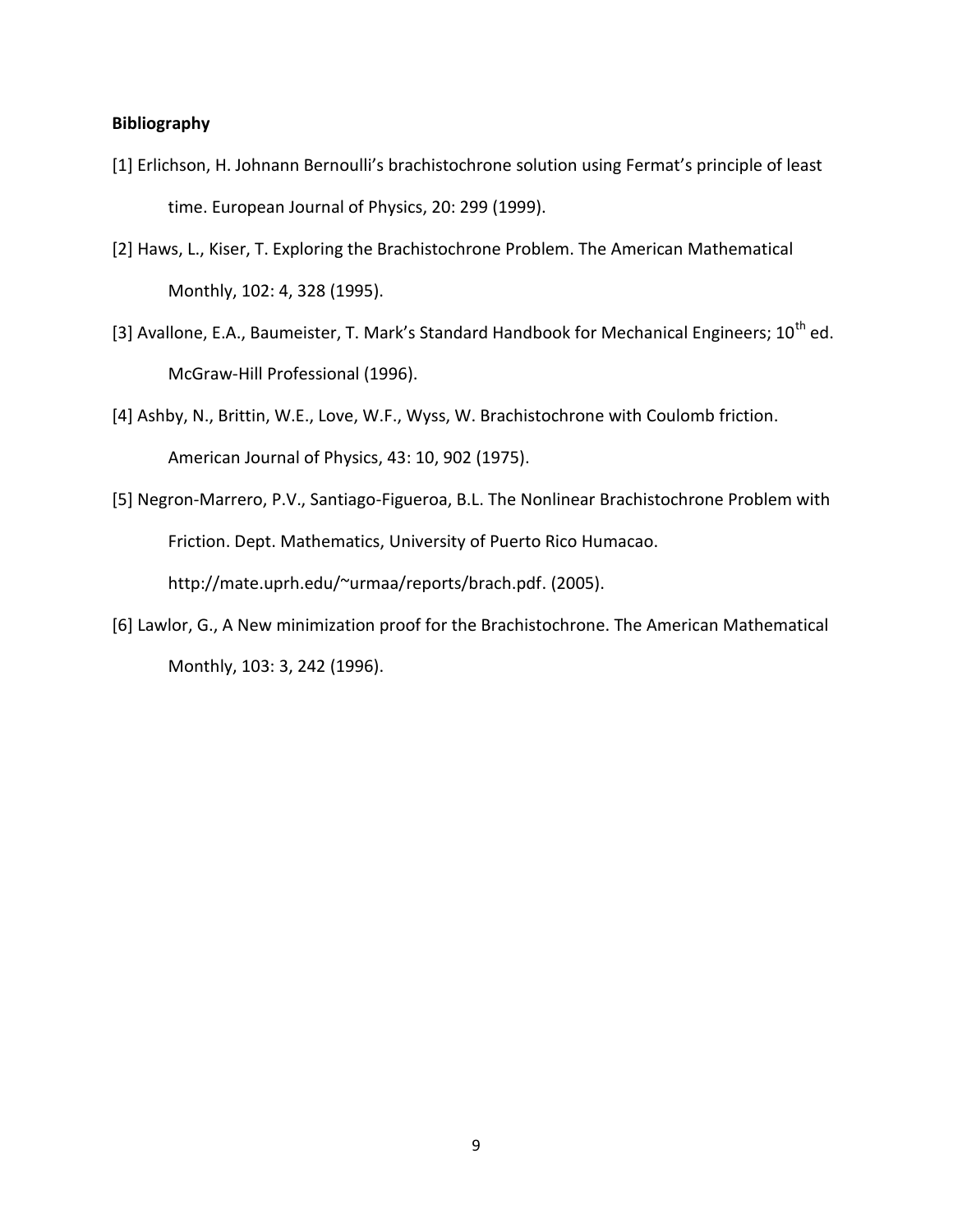# **Appendix A**



**Fig. 5: Creating a cycloid by tracing a point on the edge of a rolling circle**

Fig. 5 was obtained without permission from [6].

**Fig. 6: On the left; a picture of the straight-line track segment used at different angles for the model, and an exponential curve used for comparisons. On the right; A scaled down cycloid used for comparisons.**